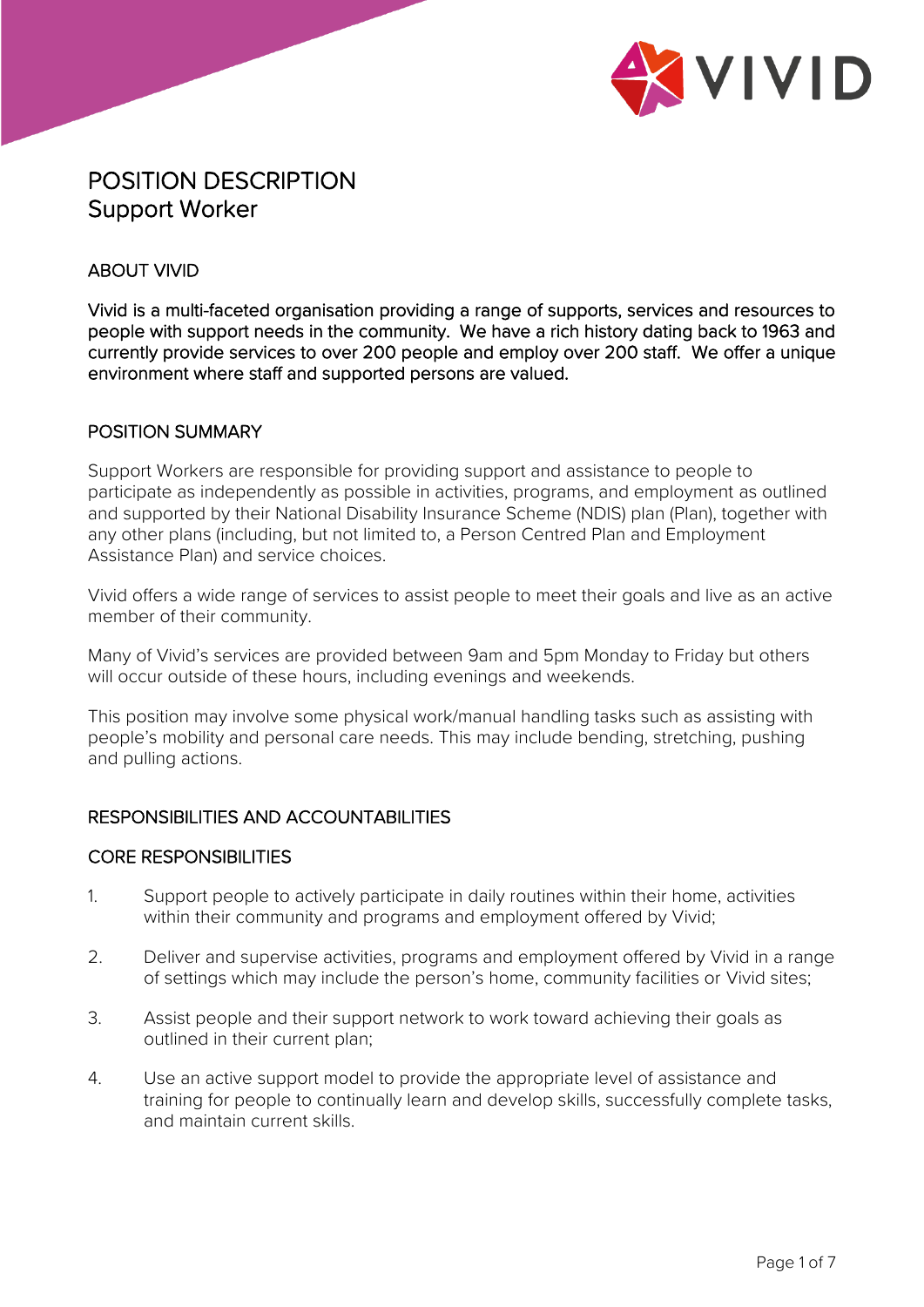# **ACCOUNTABILITIES**

1. Statement of Purpose

Observe and adhere to Vivid's Statement of Purpose:

We help everyone in our community create a fulfilling life. We celebrate diversity and embrace our staff, customers and partners with heart. We build connected and supportive partnerships that deliver personal growth for all.

2. Values

Observe and adhere to Vivid's values:

- 2.1 Growth: We embrace change, celebrate our differences and listen and learn from everyone in our community. We are committed to continually developing and helping each other grow.
- 2.2 Innovation: We are enthusiastic, curious and eager to learn. We embrace change, think outside the box and love to give new things a go.
- 2.3 Fun! We believe life should be fun, and we know a happy and engaging environment creates positive outcomes and trusting partnerships. We are committed to making Vivid a fun place to be for everyone.
- 2.4 **Teamwork:** We openly and honestly communicate and share our knowledge and skills. We deliver great experiences and create a positive environment that encourages everyone to dream big. We are proud to represent Vivid!
- 2.5 Integrity & Respect: We are honest and never compromise the truth. We are sensitive to the needs of our community, value the contributions of each person and treat everyone with respect.
- 3. Strategic Planning
	- 3.1 Be familiar with Vivid's Strategic Plan and how your role contributes to the achievement of Vivid's goals;
	- 3.2 Contribute to the review and development of future strategic plans.
- 4. Support and empowerment
	- 4.1 Actively promote the abilities of people with disabilities to participate in, and work as productive members of, the community in which they reside;
	- 4.2 Assist in fostering an environment which supports the rights of each person with a disability, with particular focus on the rights to dignity, privacy, independence and confidentiality;
	- 4.3 Assist in empowering people with disability to express and communicate their needs, choices and decisions regarding the services they desire;
	- 4.4 Contribute and enthusiastically support innovative ideas which provide improved services and outcomes for people with disabilities.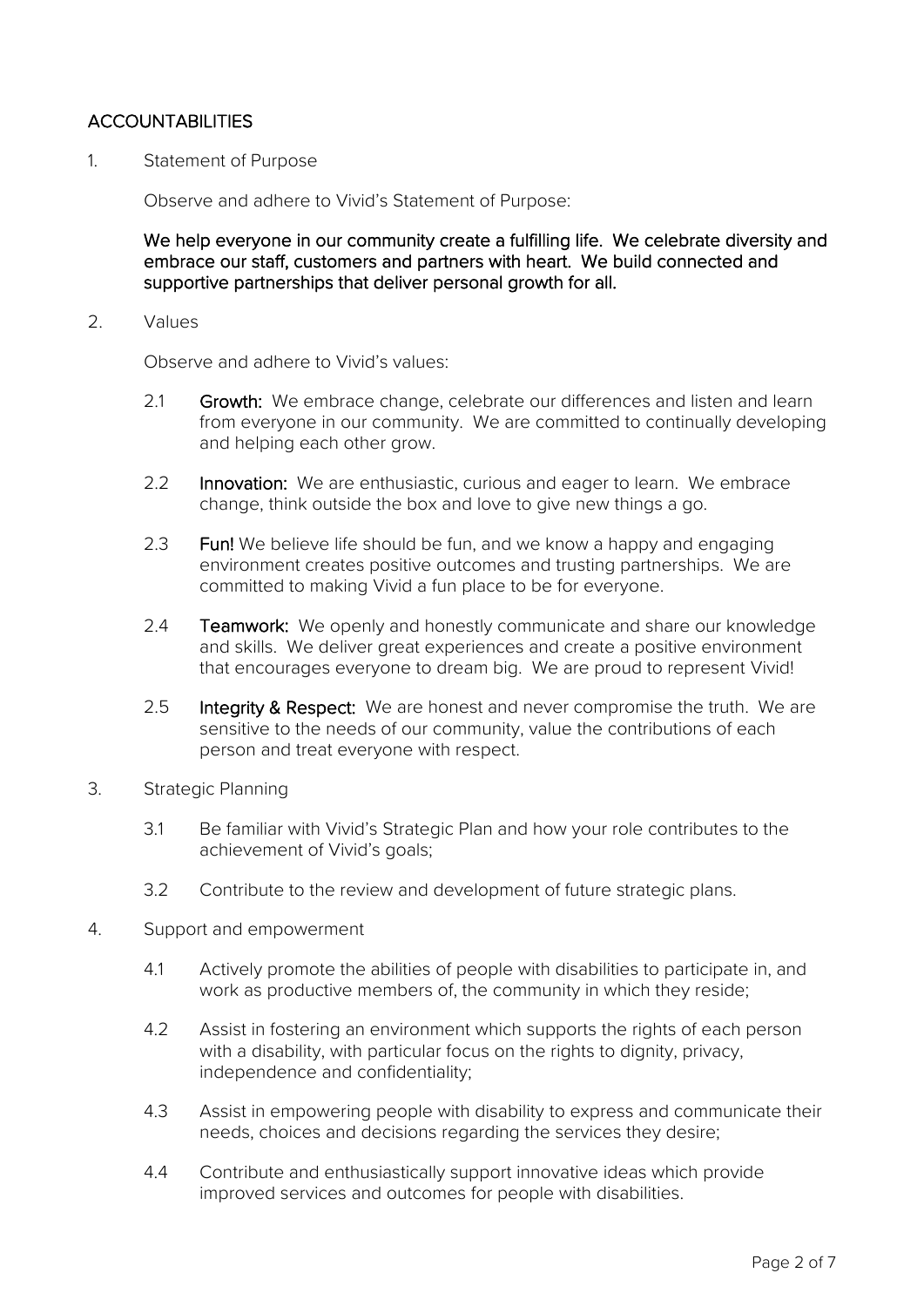- 5. Customer Service and Quality Control
	- 5.1 Respond quickly (including immediately referring it to your supervisor) to any feedback (positive or negative) from the people Vivid supports, their parents, carers, customers of Vivid, staff and others;
	- 5.2 Understand and fulfil your role, along with all Vivid staff, as an ambassador and active marketer of Vivid and its services. Assist to ensure Vivid is seen as a provider and employer of choice, offering meaningful service and employment opportunities;
	- 5.3 Actively encourage participation, by the people Vivid supports, their parents and carers, and others, in surveys which are conducted to collect information on, in particular, how to improve the services Vivid delivers to better meet the needs of those people;
	- 5.4 Assist in the promotion of a culture of ongoing quality improvement in all of Vivid's activities.
- 6. Leadership
	- 6.1 You don't need to be a Manager to be a leader;
	- 6.2 Maintain personal performance and competence at a high standard;
	- 6.3 Actively assist in ensuring effective and clear communication between Vivid staff, Vivid departments, the people Vivid supports, their families and carers and the broader community;
	- 6.4 Promptly respond to direction from your supervisor and support your work colleagues to promote cooperative and motivated teams;
	- 6.5 Participate, and contribute to the discussion, in staff meetings, read the minutes and other documentation pertaining to those meetings;
	- 6.6 Proactively embrace change and ensure that staff, the people Vivid supports, their parents and carers all positively engage with change and challenges;
	- 6.7 Assist with the induction and orientation of new staff.
- 7. Administration
	- 7.1 Ensure that all required recording (particularly that relating to attendance and monitoring of progress towards goal outcomes for the people Vivid supports) is completed in SupportAbility each and every shift you are rostered on for work;
	- 7.2 Adequately and effectively respond to emergencies and incidents and ensure that appropriate follow up occurs (such as incident reporting, counselling, debriefing, review and amendment of procedures);
	- 7.3 Demonstrate an active commitment to the development, implementation and monitoring of all organisational policies and procedures;
	- 7.4 Actively facilitate and maintain good communication and relationships with all Vivid staff and departments;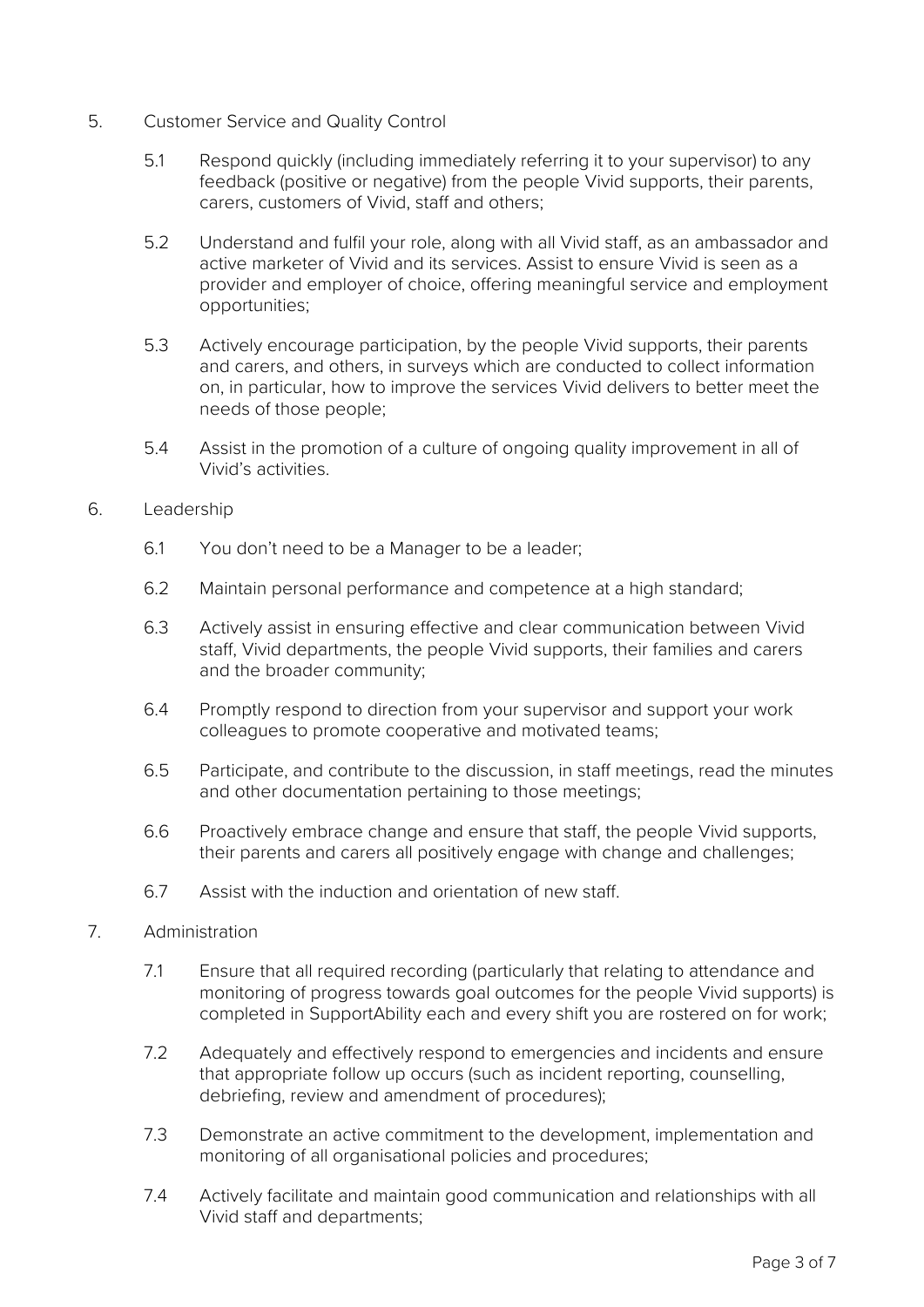- 7.5 Participate in quality activities, policy reviews and all processes required to maintain Vivid's quality certifications;
- 7.6 Review (and, where required, respond to in a timely fashion) all emails each and every shift you are rostered on for work;
- 7.7 Ensure that the recording of hours of work and leave is accurate and consistent with rosters;
- 7.8 Other duties as directed by your supervisor or CEO.
- 8. Training & Education
	- 8.1 Be a lifelong learner, engage in building your professional skills to improve, amongst other things, your personal job satisfaction and outcomes for the people Vivid supports;
	- 8.2 Assist in encouraging and instilling a culture of lifelong learning in Vivid staff and challenge people you support to try different activities and/or added responsibilities;
	- 8.3 Assist in the promotion, development and championing of innovative and creative training and education ideas for Vivid staff and the people Vivid supports;
	- 8.4 Participate in training as directed by your supervisor.
- 9. Compliance
	- 9.1 Assist with ensuring compliance with Commonwealth and State Disability Standards;
	- 9.2 Assist with ensuring compliance with all Commonwealth, State and subordinate legislation affecting Vivid staff and the people Vivid supports (including, but not limited to, the National Disability Insurance Scheme Act 2013);
	- 9.3 Assist with ensuring compliance with all non-legislative requirements (such as Codes of Conduct) affecting Vivid staff and the people Vivid supports;
	- 9.4 Comply with Vivid's Code of conduct, policies and procedures;
	- 9.5 Actively participate in complying with, and the continuous improvement of, Vivid's Quality Management System.
- 10. Technology
	- 10.1 Keep abreast of developments in workplace technology, equipment and systems;
	- 10.2 Maintain, acquire and develop IT skills and knowledge relevant to your role.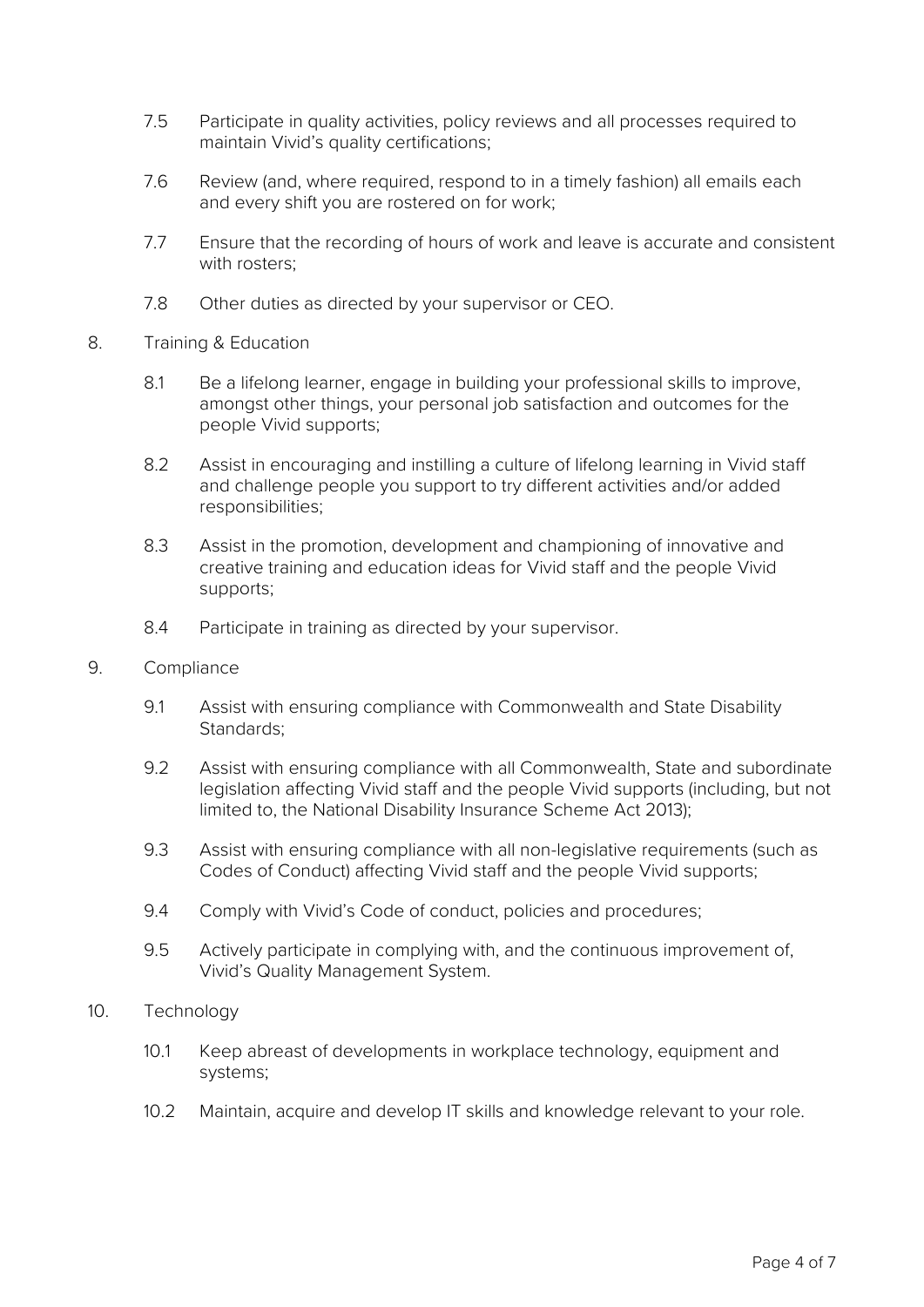11. Occupational Health & Safety (OH&S)

All Vivid staff are responsible for the following safe work procedures and instructions:

- 11.1 Complying (and, where reasonably practicable, ensuring compliance of other staff, clients and employees) with OH&S Policies;
- 11.2 Adopting work practices that support OH&S objectives;
- 11.3 Taking reasonable care of themselves and others who may be affected by their actions and not wilfully placing at risk the health or safety of any person in the workplace;
- 11.4 Seeking guidance for all new or modified work procedures to ensure that any hazardous conditions, near misses and injuries are reported immediately to a supervisor;
- 11.5 Participating in meetings, training and other health and safety activities;
- 11.6 Ensuring all Vivid sites, equipment and vehicles are maintained to an acceptable standard and kept secure at all times;
- 11.7 Not wilfully or recklessly interfering with or misusing anything provided in the interest of environmental health and safety or welfare;
- 11.8 Wearing personal protective equipment as provided; and
- 11.9 Cooperating with Vivid in relation to actions taken to comply with the Occupational Health and Safety Act 2004.
- 12. Service Delivery
	- 12.1 Working with others to promote a positive environment and ensure all people are as engaged and involved as possible;
	- 12.2 Where appropriate and necessary, assist or supervise people with personal care and physical assistance needs, ensuring the dignity and rights of the person are respected at all times. This may include assistance with toileting, showering, mobility, meals, clothing changes or similar tasks;
	- 12.3 Ensure the storage, administration, and dispensing of medication is consistent with Vivid medication administration guidelines and provide assistance as required;
	- 12.4 Discuss with your supervisor any issues or problems that arise in relation to the support required for each person. This may include issues related to behaviour, work performance, illness, increased support needs, or everyday life;
	- 12.5 Arrange transport, as required, which enables people to access their activities, programs and community using the most independent means possible. This may include transporting people in Vivid vehicles and buses;
	- 12.6 Ensure that people's records and correspondence are current in SupportAbility and that the principles of privacy and confidentiality are maintained;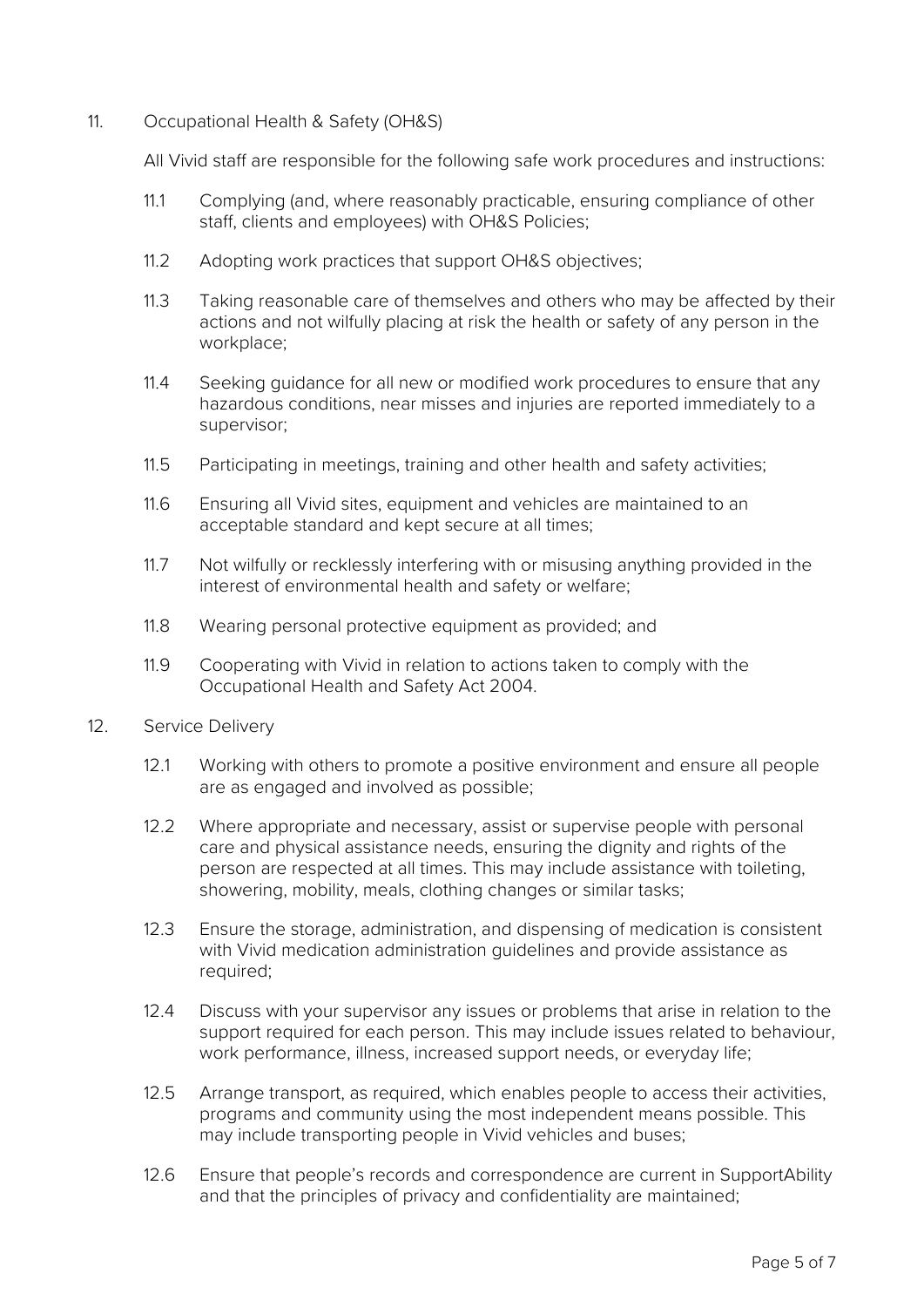- 12.7 Assist, as required, with assessments to determine people's needs in regard to support, therapy, and training;
- 12.8 Assist with and participate, as required, in the development, implementation, monitoring, and review of people's plans;
- 12.9 Assist in the development and implementation of strategies and plans to deal with and manage behaviour that can be unpredictable, complex or concerning;
- 12.10 Be familiar with the goals, preferences, and needs of people and understand their support requirements. Promote respect for their physical, social and emotional needs;
- 12.11 Develop and maintain positive relationships and networks to increase opportunities for people to interact, access services, use facilities and be included in their community.

## APPLICATION

## Mandatory requirements of this role:

- A current NDIS Worker Screening Check
- Current Working with Children's Check (if applicable).

#### Desirable

- A current Australian driver's licence;
- A current level 2 First Aid and CPR;

## Key Selection Criteria

- An entry level qualification of Certificate III in Individual Support or equivalent is preferred, however Vivid reserves the right to appoint an applicant with substantial relevant experience who does not hold a formal qualification;
- Current Australian drivers licence, the ability to drive a manual vehicle will be highly regarded;
- Excellent communication skills, including the ability to communicate with a wide range of people;
- Demonstrated ability and willingness to use IT equipment and programs for daily monitoring and recording information;
- Highly developed interpersonal skills, including active listening skills;
- Demonstrated ability to effectively work through and make decisions to solve problems that may arise, including knowing when to escalate an issue;
- Demonstrated energy, enthusiasm and passion for working with people with disability.